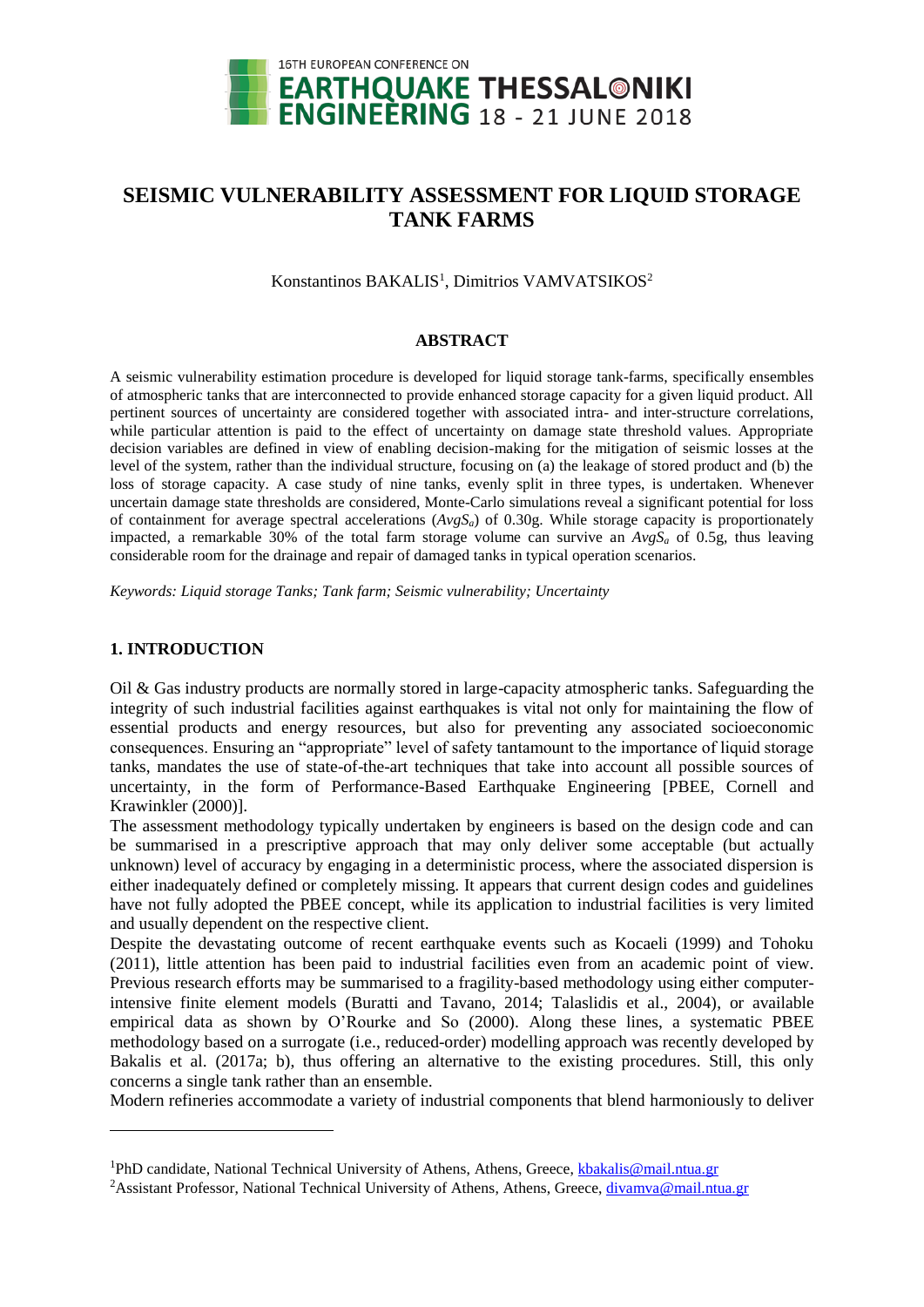high quality oil and gas products. The component topology is normally very strict and follows certain design criteria to meet health and safety measures. Large-capacity atmospheric tanks are normally constructed according to specific requirements to suit the volume produced and the physical characteristics of each liquid product in the refinery. Each design is typically constructed in multiples to avoid design and procurement iterations. Still, even for the same product, one may find adjacent liquid storage tanks that do not share similar geometric characteristics, either due to different year of construction, or due to the varying demand in fluid capacity prescribed by the client. Such a topology is presented in [Figure 1](#page-1-0) where the difference between the group on the left (indicated by yellow arrows) and the group on the right (indicated by red arrows) is evident.

This study aims to extend the existing framework by evaluating the seismic vulnerability of a set of liquid storage tanks. A typical tank-farm within a modern refinery is examined in view of defining the correlation of damage between adjacent structural systems with varying geometric characteristics, subject to the same ground excitation. Several scenarios are considered, taking into account the intraand inter-structure correlations that befit a system of closely-spaced and constructionally related tanks.



Figure 1: Damage on the Izmit refinery during the Kocaeli (1999) earthquake.

## <span id="page-1-0"></span>**2. CASE STUDY DESCRIPTION**

In an attempt to capture the seismic vulnerability involved in a modern industrial complex, a simple 3x3 layout is adopted, as shown in [Figure 2.](#page-1-1) Three different structural systems are considered: Tanks A have a radius  $(R_A)$  equal to 13.9m and a total height  $(h<sub>tA</sub>)$  of 16.5m. The bottom course wall  $(t<sub>wA</sub>)$  is 17.7mm thick, while the corresponding base plate  $(t_{bA})$  and annular ring  $(t_{aA})$  thickness are 6.4mm and 8.0mm respectively. In the same sense the geometric characteristics for Tanks B may be summarised as  $R_B = 23.47$ m,  $h_{tB} = 19.95$ m,  $t_{wB} = 22.23$ mm,  $t_{bB} = 6.4$ mm and  $t_{aB} = 10.0$ mm, while for Tank C as  $R_C = 6.1$ m, *h*<sub>tC</sub>=11.3m,  $t$ <sub>*wC*</sub>=9.6mm,  $t$ <sub>*bC*</sub>=4.8mm and  $t$ <sub>*aC*</sub>=4.8mm.



<span id="page-1-1"></span>Figure 2: Case study layout of liquid storage tanks.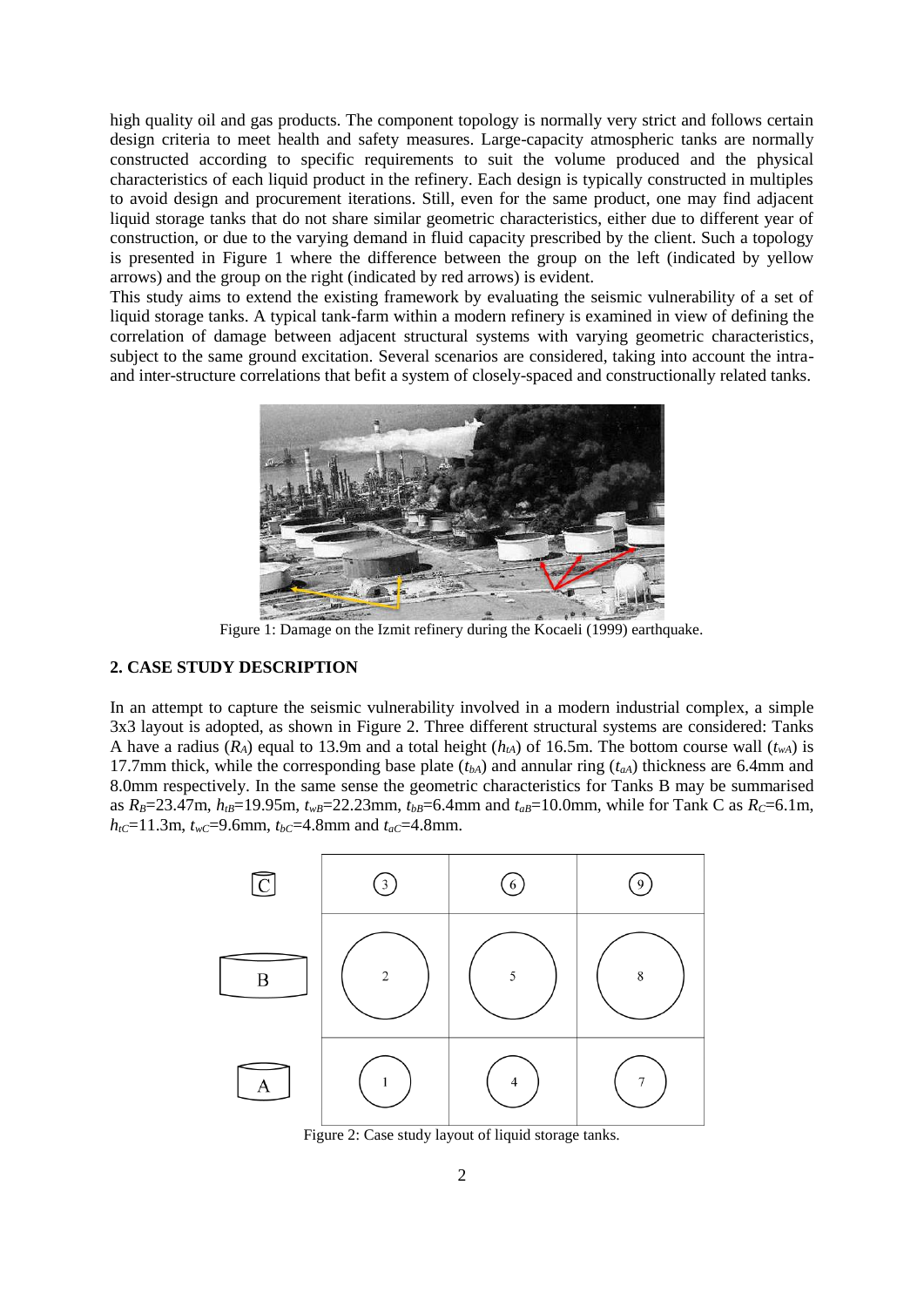#### **3. STRUCTURAL ANALYSIS**

The surrogate modelling approach developed by Bakalis et al. (2017a) is adopted in view of offering a balanced "computational efficiency versus accuracy" compromise for nonlinear time-history analysis [\(Figure 3\)](#page-2-0). The modelling approach is based on the work of Malhotra and Veletsos (1994) for liquid storage systems, where the uplift mechanism of unanchored tanks is modelled in detail. The response is defined using two decoupled masses that represent the rigid-impulsive motion of the tank on one hand and the sloshing of the fluid (convective mass) on the other. The latter is considered to offer very little in terms of overturning action on the tank (at least of the dimensions that are of interest herein), which means that it may be neglected during the modelling process, and that sloshing response may individually be obtained through a simple response spectrum analysis (CEN 2006; Malhotra 2000; Vathi and Karamanos 2017).

[Figure 4\(](#page-3-0)a) presents the associated response for unanchored tanks A, B and C at their maximum fill level, under varying levels of earthquake loading. Single-record and median Incremental Dynamic Analysis (IDA) curves (Vamvatsikos and Cornell 2002) are plotted for a set of 30 pairs of records that have been selected using the conditional spectrum approach (Kohrangi et al. 2017; Lin et al. 2013). The base uplift is adopted as the engineering demand parameter (*EDP*), while the geometric mean of spectral accelerations [i.e. the so-called average spectral acceleration,  $AvgS<sub>a</sub>$  (Cordova et al. 2001; Eads et al. 2015; Kazantzi and Vamvatsikos 2015; Kohrangi et al. 2016; Vamvatsikos and Cornell 2005)] is employed as a suitable intensity measure (*IM*). Relevant research conducted by the authors (Bakalis et al. 2017b) has revealed the superiority of *AvgS<sup>a</sup>* over traditional (scalar) intensity measures such as the peak ground acceleration (*PGA*), while it has also shown that the range of low and high periods  $[T_L, T_H]$  that should be considered for it is  $[0.1s, 4.5T_i]$ , where  $T_i$  is the impulsive mass vibration period of the liquid storage tank.



<span id="page-2-0"></span>Figure 3: (a) Impulsive versus convective fluid component, failure modes, and system‐level damage state classification on a fixed roof liquid storage tank. Depending on the presence of anchors, the system is either anchored or unanchored. (b) The "Joystick" surrogate model and its deflected shape. (c) The strip model under tensile and compressive loading (Bakalis et al. 2017c).

The most common failure modes are depicted on the median IDA curves (solid lines) in [Figure 4,](#page-3-0) where  $\theta_{pl}$  corresponds to the plastic rotation that may be developed on a tank's base plate when uplift is allowed, and EFB stands for the well-studied elastic-plastic buckling failure, known as the elephant's foot buckling. A third mode of failure, related to convective mode sloshing damage (SL) to the top of the tank wall is also considered. Still, as shown in [Figure 4\(](#page-3-0)b), this may occasionally appear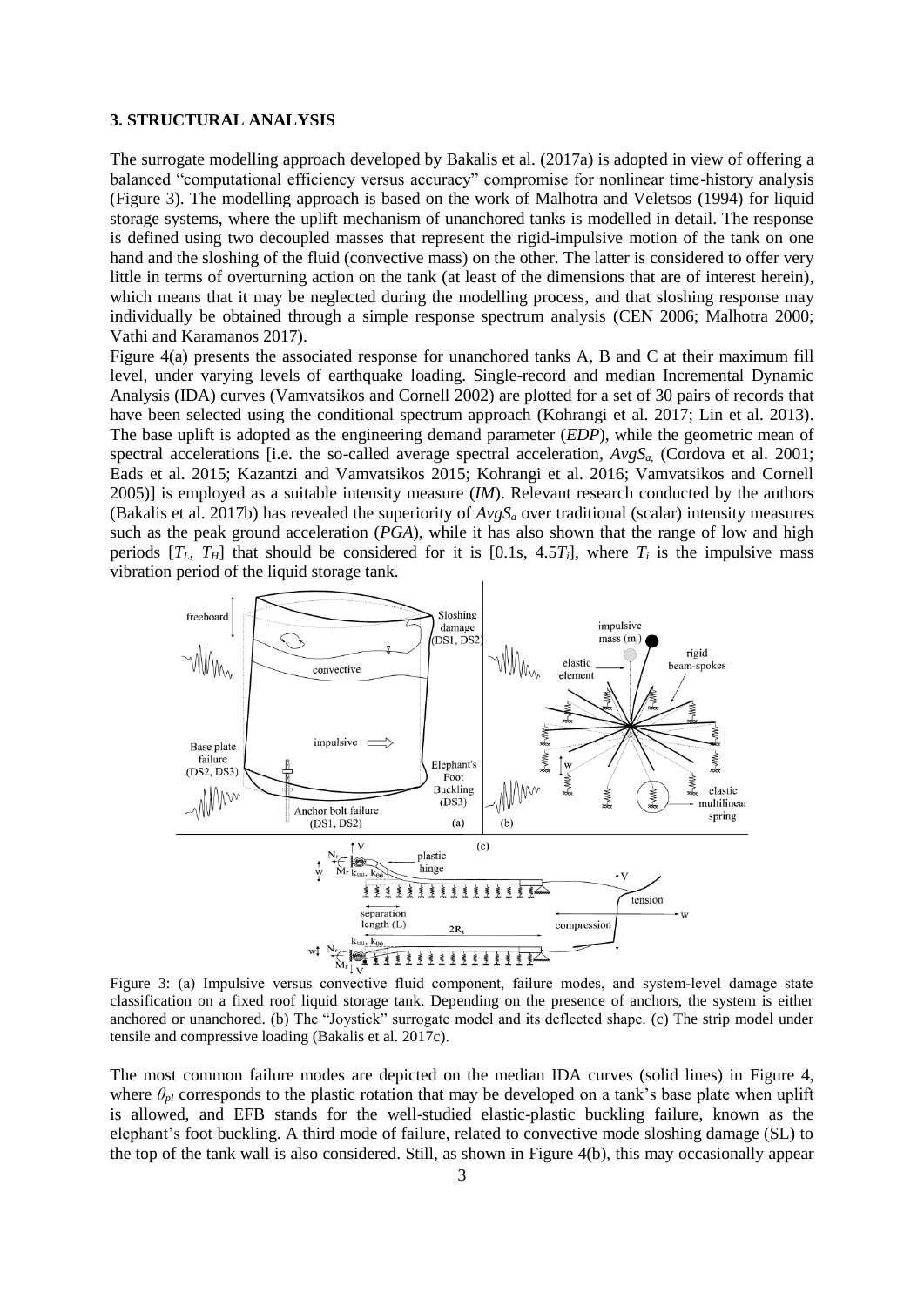at excessive  $AvgS_a$  values due to the ultra-long convective period  $(T_c)$ . Similarly, excessive plastic rotation at the base (i.e. order of 0.4rad), may also be difficult to reach for slender tanks such as Tank C. For the purpose of the vulnerability estimation presented below, a system-level damage state (*DS*) classification is adopted, similar to the one proposed by Vathi et al. (2017). The definition follows an increasing severity pattern, where *DS*0 represents no damage, *DS*1 slight damage, *DS*2 severe damage without leakage and *DS*3 loss of containment. For the case of unanchored systems, *DS*1 may be controlled by the sloshing response of the contained liquid only, *DS*2 though, is governed by the exceedance of either a sloshing wave height capacity equal to 1.4 times the available freeboard or a plastic rotation of 0.2 rad at the base plate. *DS*3, finally, provides information on the loss of containment either through the EFB formation, or the exceedance of a base plate plastic rotation capacity equal to 0.4 rad [\[Figure 3\(](#page-2-0)a)].



<span id="page-3-0"></span>Figure 4: Single-record and failure mode capacities on the median IDA curves for Tanks (a) A, (b) B and (c) C at their maximum filling level.

# **4. VULNERABILITY FRAMEWORK**

Predicting the seismic loss has been a major challenge for the earthquake engineering community. Complex structural systems may cause additional difficulties due to the increased level of uncertainty that requires even more runs to determine median and dispersion response estimates (Fabbrocino et al. 2005; Salzano et al. 2003). Fragiadakis and Vamvatsikos (2010) have extensively discussed the issues associated with uncertainty estimation not only through Static Pushover procedures, but also using Incremental Dynamic Analysis (Vamvatsikos and Fragiadakis 2010), where the computational time is significantly increased. Recently, Bakalis et al. (2017a) investigated the potential sources of uncertainty for the surrogate model used herein. Parameters such as the ground motion uncertainty, the tank wall  $(t_w)$ , the base plate  $(t_b)$  and annular ring  $(t_a)$  thickness were found to be of some importance, yet, the fluid height (*hf*) serves as the one parameter that could critically modify the response of the system.

The sources of uncertainty associated with the case study considered may be summarised into the seismic load (i.e. the ground motion record to occur), and the structural properties (i.e. plate/shell thickness, fluid height). Structural elements may suffer a significant loss of thickness, mostly due to the chemical composition of liquids stored in a tank. Oil products typically contain sulphides or other substances (e.g. seawater in crude oil) that can severely corrode steel plating, having a significant impact on the structural capacity both locally and globally. Fluid height on the other hand is highly depended on the operation of the storage facility (e.g. within a refinery). Thus, it is evident that significant uncertainty will be present in any tank assessment.

Having established a performance-based framework where the structural variability is well defined,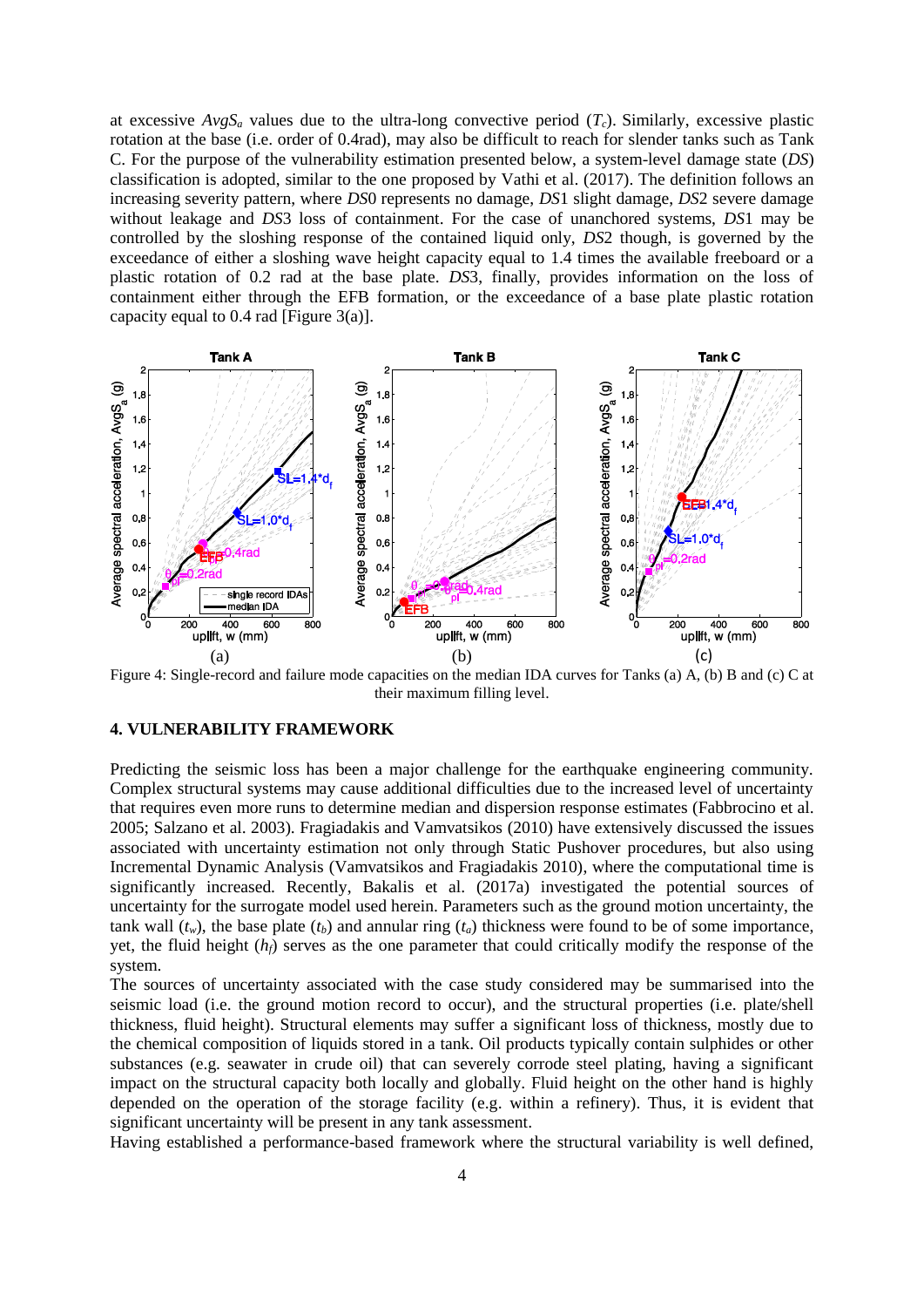one may argue that the vulnerability estimation is only a few calculations away. That may be true for the case of a single liquid storage unit, but the application of the procedure on a tank-farm becomes more complex, as correlations regarding uncertainty both in the structure considered (intra-structure) and the farm (inter-structure) need to be considered. Bradley and Lee (2010) have already highlighted the component correlation significance by offering a structure-specific seismic loss procedure, where different correlation assumptions can significantly affect the results for certain cases. It appears that correlation has drawn a lot of attention since, as research efforts such as Kazantzi et al. (2014) and Vamvatsikos (2014) also take it into account in view of an accurate seismic performance estimation. Furthermore, interconnectivity of infrastructure is a topic of considerable importance that has grown considerably in the literature (e.g., Pitilakis et al. 2014). The fire hazard due to leakage ignition is a significant issue (Alessandri et al. 2017; Fabbrocino et al. 2005), which however, is not tackled herein. Regarding the different variables within a tank (i.e. intra-structure), zero intra-structure correlation is assumed. Plate/shell thicknesses may serve as the primary source of uncertainty, due to the effect they may have on the predefined failure mode capacities such as EFB and  $\theta_{pl}$ . Following the sensitivity analysis results found in Bakalis et al. (2017a), it is reasonable to assume that the demand is not affected. The steel plates are already extremely thin compared to tank dimensions, and as a result, a reduction of thickness at the order of 30% is not expected to significantly modify either the local or the global demand for the tank. This observation reduces the computational load by far, as the model cases that must be considered correspond to tanks with varying fluid height only. Even damage state capacities that could be construed to be correlated due to similar corrosion damage, e.g. tank wall buckling resistance and base plate plastic rotation, are actually modelled uncorrelated as design codes stipulate a thickness-independent limiting value for  $\theta_{pl}$ . Similarly, sloshing damage is only a function of the available freeboard (CEN 2006; Malhotra 2000).

For the case where two adjacent tanks are examined (i.e. inter-structure), the correlation may be deemed perfect across all tanks (types A, B and C) under the assumption that they are used to store the same product and filled/drained uniformly. Apparently, this is highly depended on the operating procedures within the refinery, thus implying strong correlation for sloshing damage states as they are a function of the available freeboard and hence the fluid height. Zero correlation may be assumed for the damage state capacities of different tanks, bearing in mind that parameters such as the year of construction and the inspection/repair schedule will reduce any dependence: To avoid a significant reduction in storage capacity of the tank-farm, repairs are performed serially rather than in parallel, resulting in tanks with different corroded states at the time of the earthquake. However, for a very large storage facility that could afford to inspect and repair tanks in parallel, strong correlation may be a better option. As far as ground motion records are concerned, they may be applied uniformly on the entire tank-farm, given the same site conditions and the relatively small distance between them, thus implying full correlation. To be more precise, perfect correlation can only be achieved among structural systems that share the same dynamic properties, i.e. the impulsive  $(T_i)$  and convective  $(T_c)$ periods of vibration. Even for the same type of tanks, the aforementioned variables are strongly tied to the fluid height ratio (i.e. a certain percentage of the maximum allowable fluid height prescribed for a liquid storage system), leading to a strong but not necessarily perfect correlation.

## *4.1 Monte Carlo Sampling*

With the basis of the vulnerability framework adequately defined, the sample matrix may be formed in a few steps. A series of assumptions that define both intra and inter-structure correlation is more than necessary at this point in order to come up with realistic scenarios at the minimum computational cost. Fluid height levels of interest are defined to describe common practice scenarios.  $h_f$  is assumed to be uniformly distributed in  $[0.5h_{f,max}, 1.0h_{f,max}]$ , where  $h_{f,max}$  is the maximum allowable fluid height for each tank type. Stratified sampling is performed on the aforementioned fluid heights of interest, resulting in five different structural systems for each tank that need to be subjected to Incremental Dynamic Analysis, based on the associated  $j<sup>th</sup>$  sample of fluid height  $(h<sub>f,j</sub>)$ . For the case study examined, it is assumed that all nine tanks are uniformly filled to same fluid height ratio at any given time. Obviously, the amount of the liquid in a tank is affected by the operations performed within a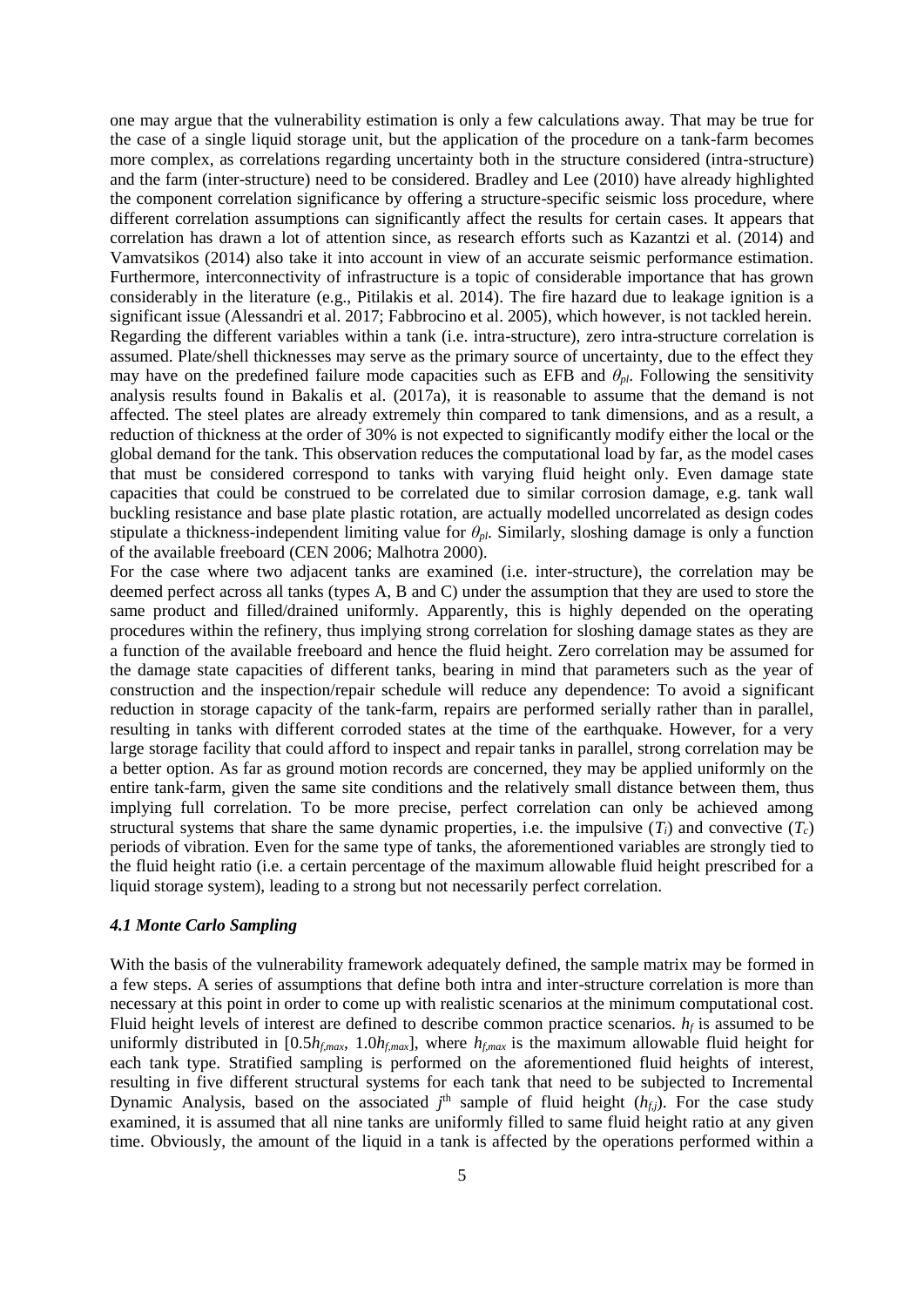refinery, yet some uniformity of the filling height is a plausible assumption, given that the same product is assumed to be stored in all tanks. [Table 1](#page-5-0) shows the sample matrix with all the available scenarios considered when no damage state uncertainty is employed. Therefore, only scenarios associated with fluid height and ground motion uncertainties are presented.

A more realistic representation is possible if the damage states are examined from a probabilistic point of view, where their capacities are considered lognormally distributed around their median estimates (*EDPc*). Bearing in mind the zero correlation already assumed, [Table 1](#page-5-0) may be augmented following a random permutation pattern (due to zero inter-structure correlation) of the uncertain capacities for each tank. A reasonable sample size (i.e.  $N_p=8$ ) is considered for the Monte Carlo simulation and stratified sampling is performed in order to define equiprobable damage state capacities, as shown in [Table 2.](#page-5-1)

<span id="page-5-0"></span>Table 1: Sample matrix without *DS* threshold uncertainty. All possible combinations of 5 fluid heights times 30 record pairs are considered for each tank.

| #                     | Tank 1                        | Tank 2                        |   | Tank 9                         |
|-----------------------|-------------------------------|-------------------------------|---|--------------------------------|
|                       | $0.55h_{fA,max}$              | $0.55h_{fB,max}$              |   | $0.55h_{fC, max}$              |
|                       | record 1                      | record 1                      |   | record 1                       |
|                       |                               |                               |   |                                |
| $^*h_1$               | $0.55h_{fA,max}$              | $0.55h_{fB,max}$              |   | $0.55h_{fC, max}$              |
|                       | record 2                      | record 2                      |   | record 2                       |
|                       |                               |                               |   |                                |
| 30 records            |                               |                               |   |                                |
|                       | $0.55h_{fA,max}$              | $0.55h_{fB,max}$              |   | $0.55h$ fC,max                 |
|                       | record 30                     | record 30                     |   | record 30                      |
|                       |                               |                               |   |                                |
| 30 records * $h_{/2}$ | $0.65h_{fA,max}$              | $0.65h_{fB,max}$              |   | $0.65h_{fC, max}$              |
|                       | record 1                      | record 1                      |   | record 1                       |
|                       |                               |                               |   |                                |
|                       | $0.65h_{fA,max}$              | $0.65h_{fB,max}$              |   | $0.65h$ fC, max                |
|                       | record 2                      | record 2                      |   | record 2                       |
|                       |                               |                               |   |                                |
|                       |                               |                               |   |                                |
|                       |                               |                               |   |                                |
|                       |                               |                               |   |                                |
|                       | $0.65h_{fA,max}$<br>record 30 | $0.65h_{fB,max}$<br>record 30 |   | $0.65h_{fC,max}$<br>record 30  |
|                       |                               |                               |   |                                |
|                       |                               |                               |   |                                |
|                       |                               |                               | . |                                |
|                       |                               |                               |   |                                |
|                       | $0.95h_{fA,max}$<br>record 1  | $0.95h_{fB,max}$<br>record 1  | . | $0.95h$ fC, max<br>record 1    |
|                       |                               |                               |   |                                |
|                       |                               |                               |   |                                |
|                       | $0.95h_{fA,max}$<br>record 2  | $0.95h_{fB,max}$<br>record 2  |   | $0.95h_{fC, max}$<br>record 2  |
|                       |                               |                               |   |                                |
|                       |                               |                               |   |                                |
| 30 records * $h_5$    |                               |                               |   |                                |
|                       | $0.95h_{fA,max}$              | $0.95h_{fB,max}$<br>record 30 |   | $0.95h_{fC, max}$<br>record 30 |
|                       | record 30                     |                               |   |                                |

<span id="page-5-1"></span>Table 2: Sample matrix with *DS* threshold uncertainty. For each tank, all possible combinations of 5 fluid heights times 30 record pairs, times *Np*=8 damage state capacities are considered.

| #                                                | Tank 1                         |   | Tank 9            |   | Tank 9                       |
|--------------------------------------------------|--------------------------------|---|-------------------|---|------------------------------|
| 30 records * $h_{\text{fl}}$ * $EDP_{C,i,N_p}$   | $0.55h_{fA,max}$               |   | $0.55h_{fC,max}$  |   | $0.55h$ fC, max<br>record 1  |
|                                                  | record 1                       |   | record 1          |   |                              |
|                                                  | $EDP_{C,1,1}$                  |   | $EDP_{C,9,1}$     |   |                              |
|                                                  | $0.55h_{fA,max}$               |   | $0.55h$ fC, max   |   |                              |
|                                                  | record 2                       |   | record 2          |   | $0.55h$ fC,max               |
|                                                  | $EDP_{C,1,1}$                  |   | $EDP_{C,9,1}$     |   | record 2                     |
|                                                  | $\cdots$                       |   | $\ldots$          |   | .                            |
|                                                  | $0.55h_{fA,max}$               |   | $0.55h_{fC,max}$  |   | $0.55h$ fC, max              |
|                                                  | record 30                      |   | record 30         |   | record 30                    |
|                                                  | $EDP_{C,1,1}$                  |   | $EDP_{C,9,1}$     |   | $EDP_{C,9,Np}$               |
| 30 records * $h_{\mathcal{L}}$ * $EDP_{C,i,Np}$  | $0.65h_{fA,max}$               |   | $0.65h$ fC,max    |   |                              |
|                                                  | record 1                       |   | record 1          |   | $0.65h$ fC,max               |
|                                                  | $EDP_{C,1,1}$                  |   | $EDP_{C,9,1}$     |   | record 1                     |
|                                                  | $0.65h_{fA,max}$               |   | $0.65h$ fC, max   |   |                              |
|                                                  | record 2                       |   | record 2          |   | $0.65h_{fC,max}$<br>record 2 |
|                                                  | $EDP_{C,1,1}$                  |   | $EDP_{C,9,1}$     |   |                              |
|                                                  |                                |   |                   |   |                              |
|                                                  | $0.65h_{fA,max}$               |   | $0.65h_{fC, max}$ |   | $0.65h_{fC, max}$            |
|                                                  | record 30                      |   | record 30         | . | record 30                    |
|                                                  | $EDP_{C,1,1}$                  |   | $EDP_{C,9,1}$     |   | $EDP_{C,9,Np}$               |
| .                                                |                                |   |                   |   |                              |
| .                                                |                                | . | .                 | . |                              |
| $*~h_{\mathcal{B}}*EDP_{C, j, Np}$<br>30 records | $0.95h_{fA,max}$               |   | $0.95h$ fC, max   |   | $0.95h$ fC, max              |
|                                                  | record 1                       | . | record 1          |   | record 1                     |
|                                                  | $EDP_{C,1,1}$                  |   | $EDP_{C,9,1}$     |   |                              |
|                                                  | $0.95h_{\text{fA},\text{max}}$ |   | $0.95h_{fC, max}$ |   | $0.95h_{fC,max}$             |
|                                                  | record 2                       |   | record 2          |   | record 2                     |
|                                                  | $EDP_{C,1,1}$                  |   | $EDP_{C,9,1}$     |   |                              |
|                                                  | $\ldots$                       |   | $\cdots$          |   | .                            |
|                                                  | $0.95h_{fA,max}$               |   | $0.95h$ fC, max   |   | $0.95h_{fC,max}$             |
|                                                  | record 30                      |   | record 30         |   | record 30                    |
|                                                  | $EDP_{C,1,1}$                  |   | $EDP_{C,9,1}$     |   | $EDP_{C,9,Np}$               |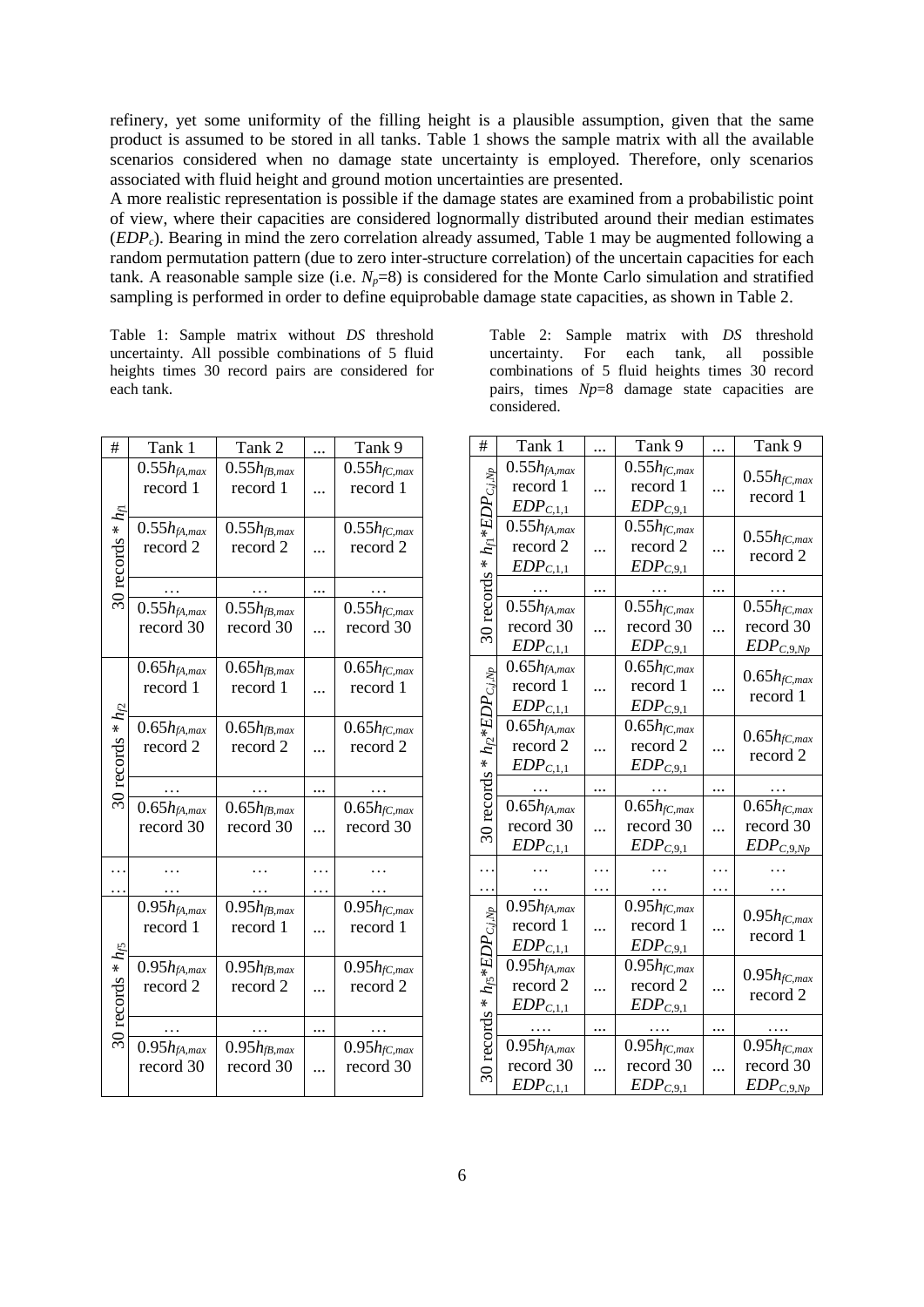#### *4.2 Damage Index*

Seismic vulnerability is typically illustrated using appropriate decision variables. They may be used to quantify seismic loss in terms of cost or damage, depending on the application. For the case of liquid storage tanks two damage indices (*DI*) are defined.

*DI*1 shall represent the loss of containment ratio,

$$
DI1 = \frac{\text{Volume loss post event}}{\text{Volume contained pre event}}
$$
 (1)

under the assumption that the exceedance of the *DS*3 capacity triggers a complete loss of the stored product within the tank. *DI*2 on the other hand shall provide information on the available volume capacity through the following equation:

$$
DI2 = \frac{\text{Volume capacity loss post event}}{\text{Volume capacity pre event}}
$$
 (2)

The concept behind the aforementioned damage indices is to enable a decision-making process using parameters that make sense even to non-engineers. They provide information both on the loss of the stored material and on the capacity of the facility following an earthquake event. Both indices are obviously controlled through *DS*3, while *DI*2 is affected by *DS*2 too, in view of the significant damage that may render the tank unusable. *DS*1 is not considered in this calculation, as it represents relatively easy-to-repair damage on the upper course of the tank whose repair may require draining the tank but can be scheduled with relative ease.

[Figure 5\(](#page-7-0)a) presents the 16%, 50% and 84% fractiles for *DI*1, without considering *DS* threshold capacity uncertainty. It is evident that the tank farm examined suffers an immediate loss of containment, at the order of 35%, which may be attributed to the exceedance of the  $\theta_{p}$ =0.4rad capacity as well as the EFB allowable stress for type 'B' tanks (i.e. 2-5-8 in [Figure 2\)](#page-1-1). According to [Figure 4,](#page-3-0) the aforementioned capacities are developed for relatively moderate *AvgS<sup>a</sup>* estimates (order of 0.15- 0.30g), when the contained liquid reaches the maximum allowable height, thus verifying the results observed in the first ascending branches of [Figure 5\(](#page-7-0)a) fractiles. Moreover, both EFB and  $\theta_p$ =0.4rad capacities of type 'A' tanks are slightly higher (order of 0.55-0.60g) compared to the corresponding type 'B' values, fully justifying the loss of another 30% of the total volume stored in the facility. Evidently, type 'C' tanks are held responsible for the loss of the remaining volume, as the loss of containment damage state capacities are developed for significantly larger seismic intensities. It should be noted that the response of the type 'C' tanks never reaches the  $\theta_{pl}=0.4$ rad limit, and as a result *DI*1 is solely controlled by EFB for that particular case.

The results discussed above are presented from a system capacity point of view in [Figure 5\(](#page-7-0)b). 16%, 50% and 84% fractiles are illustrated for *DI*2, thus providing an alternative representation of the system response, where the available capacity suddenly drops (on average) down to (approximately) 30%, once an *AvgS<sup>a</sup>* at the order of 0.30g is reached. The two graphs provide similar, yet not identical information. For instance, one may notice the considerably larger variation among the fractiles in [Figure 5\(](#page-7-0)a), which cannot be attributed to the record-to-record variability. In fact, *DI*1 is strongly tied to the fluid height ratio compared to *DI*2 that is only affected by the actual height of the tank. Hence, this extra source of uncertainty appears in the representation of the results.

Damage indices 1 and 2 are reproduced taking the *DS* threshold uncertainties into account. It appears that uncertainty significantly removes the abrupt nature of the previous results for *DI*1 and *DI*2. Comparing the median vulnerability curves of [Figure 5\(](#page-7-0)c) and [Figure 5\(](#page-7-0)d) for any given *IM* level, reveals that *DS* uncertainty forces the onset of minor loss to appear at lower  $AvgS<sub>a</sub>$  values, yet significant losses are delayed until much higher intensity levels, at least for *DI*2. Regarding *DI*1, an *AvgS<sup>a</sup>* equal to 0.60g results in a median loss of containment slightly over 60% when the *DS*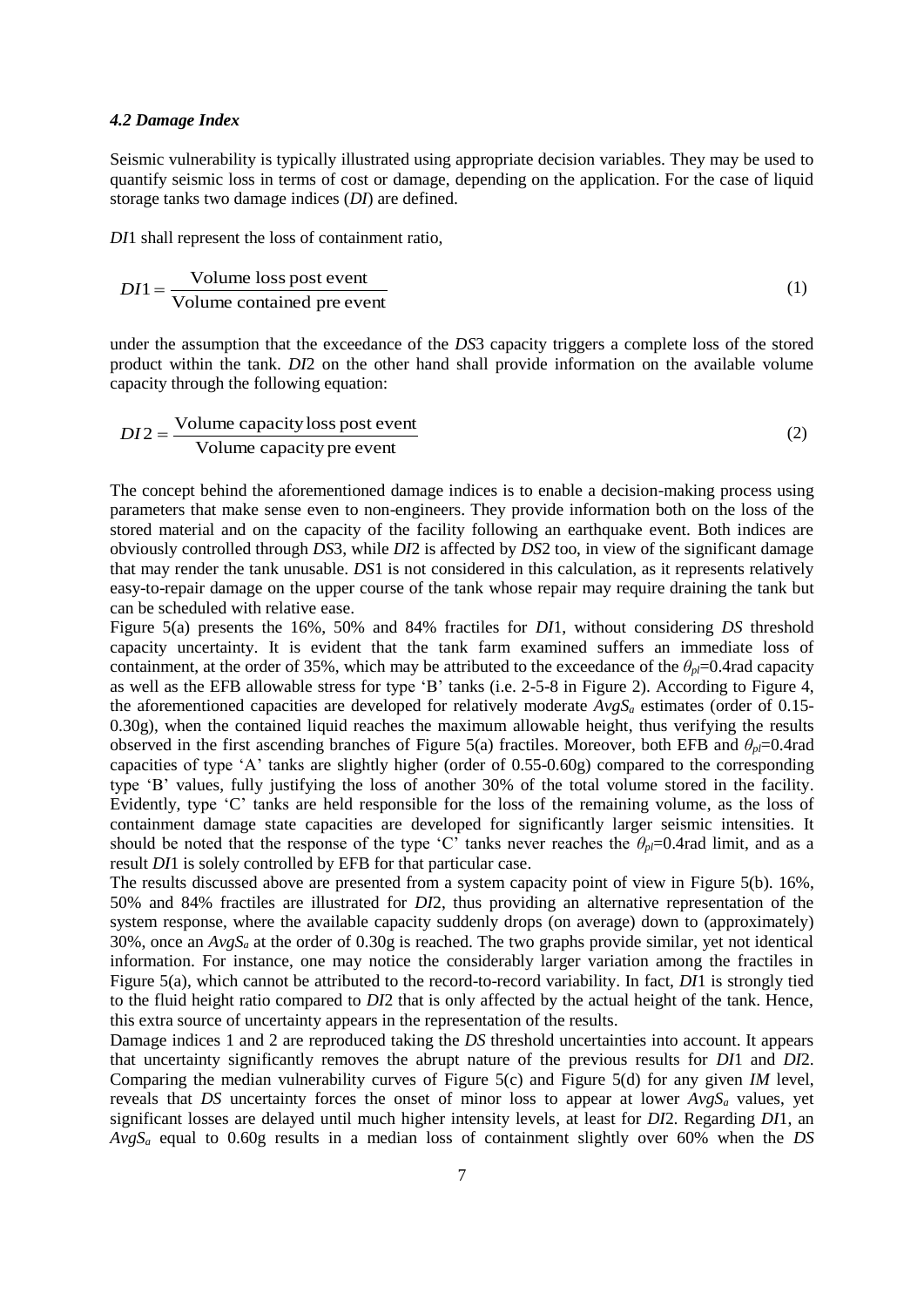uncertainties are taken into account, while a 35% loss is estimated for the case that the aforementioned uncertainties are ignored. The inverse conclusions are drawn for *DI*2, as according to [Figure 5\(](#page-7-0)b) and [Figure 5\(](#page-7-0)d), for an  $AvgS_a$  level equal to 0.60g, the median system capacities suffer 75% versus 100%, respectively.

The differences observed among the two different assumptions are significant. There is no question that properly accounting for *DS* uncertainty is important, but at the same time it comes at an additional computational cost. Ignoring this important source of variability may simplify the analysis, yet at the same time it introduces an unknown error that may or may not be conservative, thus degrading the fidelity of one's conclusions.



<span id="page-7-0"></span>Figure 5: (a) *DI*1 without *DS* threshold uncertainty, representing the system loss of containment, (b) *DI*2 without *DS* threshold uncertainty, featuring the system loss of capacity, (c) *DI*1 with *DS* threshold uncertainty and (d) *DI*2 with *DS* threshold uncertainty.

## **5. CONCLUSIONS**

A seismic vulnerability assessment methodology has been developed for the mitigation of seismic losses within a typical tank-farm. The damage indices developed aim to enable a rapid decisionmaking process through the estimation both of the loss of containment and the available capacity, following a strong ground motion event. Potential assumptions are discussed in view of defining intra and inter-structure correlation, of the effect of considering or neglecting damage state capacity uncertainty is examined. Although the majority of assumptions are reasonably defined, further modifications to the existing framework could extend the accuracy as well as the applicability of the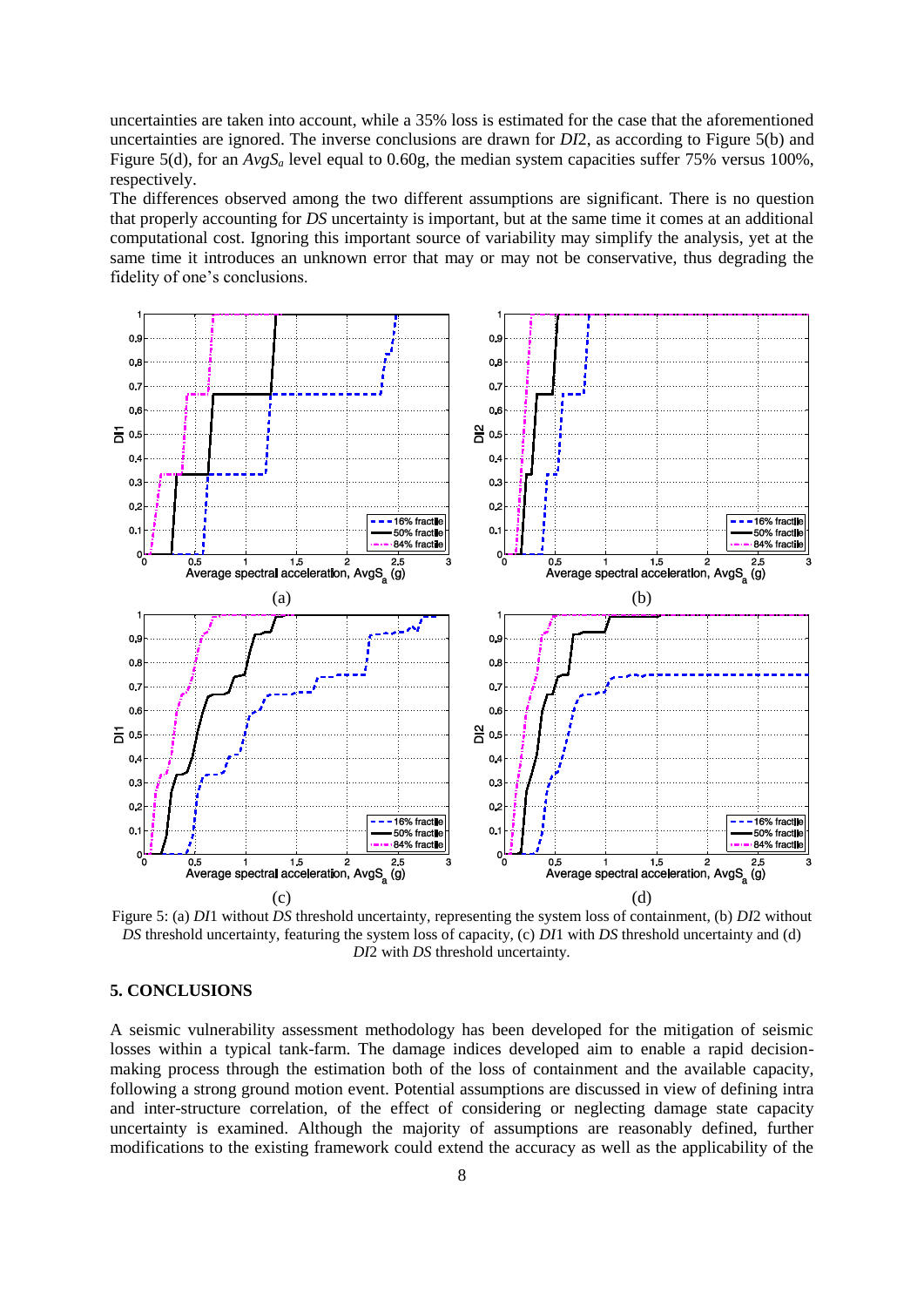methodology. Employing a leakage ratio for *DI*1, instead of the assumption that a full loss of containment takes place upon the *DS*3 capacity exceedance, would be a good example to illustrate this. The latter may enhance the quality of the methodology outlined, and it is expected to be covered in a future direction of our research.

#### **6. REFERENCES**

- Alessandri, S., Caputo, A. C., Corritore, D., Renato, G., Paolacci, F., and Phan, H. N. (2017). "On The Use of Proper Fragility Models for Quantitative Seismic Risk Assessment of Process Plants in Seismic Prone Areas." *Proceedings of the ASME 2017 Pressure Vessels & Piping Division Conference*, Waikoloa, Hawaii, United States.
- Bakalis, K., Fragiadakis, M., and Vamvatsikos, D. (2017a). "Surrogate Modeling for the Seismic Performance Assessment of Liquid Storage Tanks." *Journal of Structural Engineering*, 143(4), 4016199.
- Bakalis, K., Kohrangi, M., and Vamvatsikos, D. (2017b). "Seismic Intensity Measures for Liquid Storage Tanks." *Earthquake Engineering & Structural Dynamics*, (Under review).
- Bakalis, K., Vamvatsikos, D., and Fragiadakis, M. (2017c). "Seismic risk assessment of liquid storage tanks via a nonlinear surrogate model." *Earthquake Engineering & Structural Dynamics*, 46(15), 2851–2868.
- Bradley, B. A., and Lee, D. S. (2009). "Component correlations in structure-specific seismic loss estimation." *Earthquake Engineering & Structural Dynamics*, 39(3), 237–258.
- Buratti, N., and Tavano, M. (2014). "Dynamic buckling and seismic fragility of anchored steel tanks by the added mass method." *Earthquake Engineering & Structural Dynamics*, 43(1), 1–21.
- CEN. (2006). *Eurocode 8: Design of structures for earthquake resistance–Part 4: Silos, tanks and pipelines*. *European Committee for Standard*, Brussels.
- Cordova, P., Deierlein, G., Mehanny, S. F., and Cornell, C. A. (2001). "Development of a two-parameter seismic intensity measure and probabilistic design procedure." *The Second U.S.- Japan Workshop on Performance-Based Earthquake Engineering Methodology for Reinforced Concrete Building Structures*, Sapporo, Hokkaido, 187–206.
- Cornell, C. A., and Krawinkler, H. (2000). "Progress and Challenges in Seismic Performance Assessment." *PEER Center News*, 3(2), 1–4.
- Eads, L., Miranda, E., and Lignos, D. G. (2015). "Average spectral acceleration as an intensity measure for collapse risk assessment." *Earthquake Engineering & Structural Dynamics*, 44(12), 2057–2073.
- Fabbrocino, G., Iervolino, I., Orlando, F., and Salzano, E. (2005). "Quantitative risk analysis of oil storage facilities in seismic areas." *Journal of hazardous materials*, 123(1–3), 61–9.
- Fragiadakis, M., and Vamvatsikos, D. (2010). "Fast performance uncertainty estimation via pushover and approximate IDA." *Earthquake Engineering & Structural Dynamics*, 39(6), 683–703.
- Kazantzi, A. K., and Vamvatsikos, D. (2015). "Intensity measure selection for vulnerability studies of building classes." *Earthquake Engineering & Structural Dynamics*, 44(15), 2677–2694.
- Kazantzi, A. K., Vamvatsikos, D., and Lignos, D. G. (2014). "Seismic performance of a steel moment-resisting frame subject to strength and ductility uncertainty." *Engineering Structures*, Elsevier Ltd, 78, 69–77.
- Kohrangi, M., Bazzurro, P., and Vamvatsikos, D. (2016). "Vector and Scalar IMs in Structural Response Estimation: Part II – Building Demand Assessment." *Earthquake Spectra*, 53(9).
- Kohrangi, M., Bazzurro, P., Vamvatsikos, D., and Spillatura, A. (2017). "Conditional spectrum-based ground motion record selection using average spectral acceleration." *Earthquake Engineering & Structural Dynamics*, 44, 657–675.
- Lin, T., Haselton, C. B., and Baker, J. W. (2013). "Conditional spectrum-based ground motion selection. Part II: Intensity-based assessments and evaluation of alternative target spectra." *Earthquake Engineering & Structural Dynamics*, 42(12), 1867–1884.
- Malhotra, P. K. (2000). "Practical Nonlinear Seismic Analysis of Tanks." *Earthquake Spectra*, 16(2), 473–492.